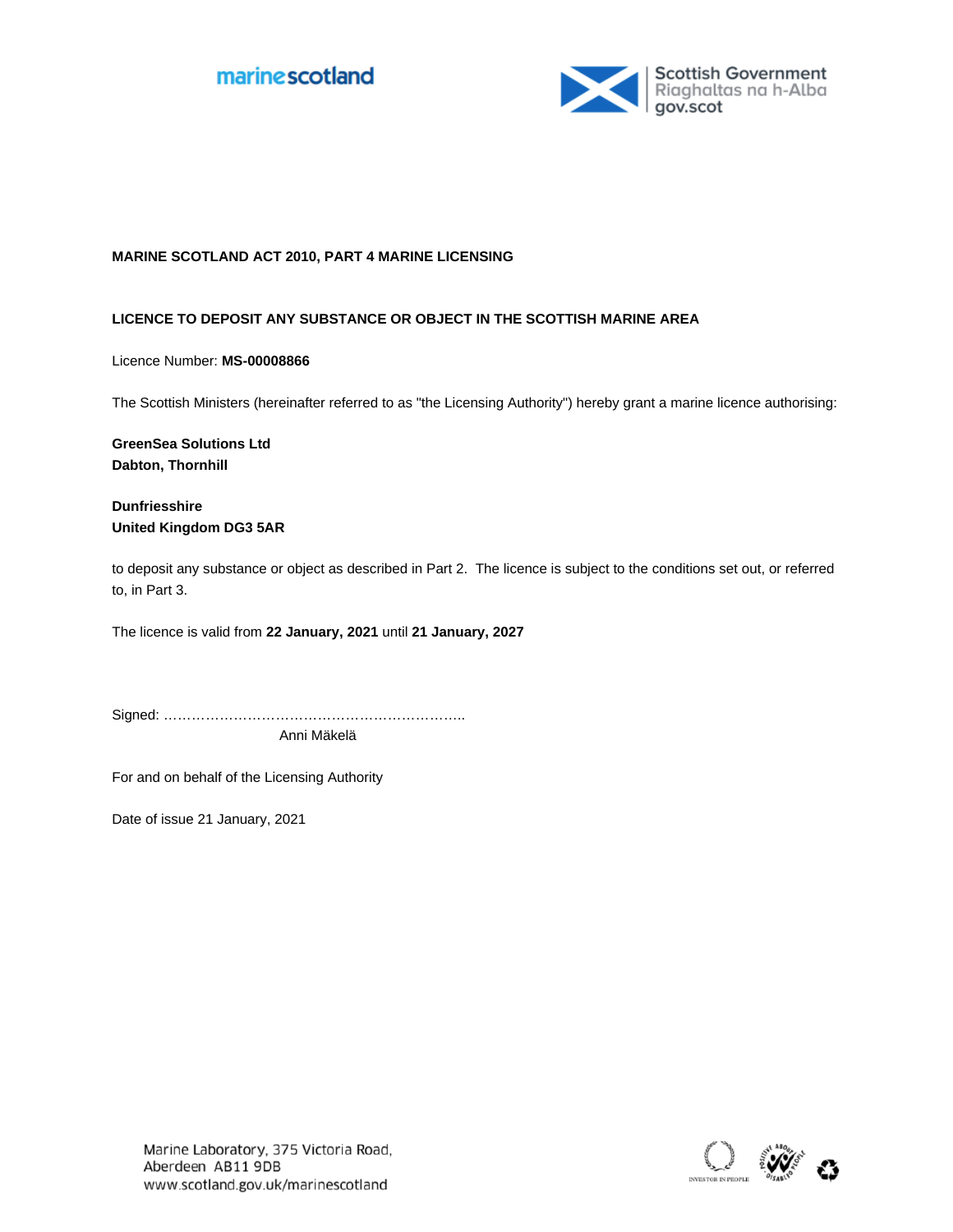# **1. PART 1 - GENERAL**

## **1.1 Interpretation**

In the licence, terms are as defined in Section 1, 64 and 157 of the Marine Scotland Act 2010, and

a) **"the 2010 Act"** means the Marine (Scotland) Act 2010;

b) **"Licensed Activity"** means any activity or activities listed in section 21 of the 2010 Act which is, or are authorised under the licence;

c) **"Licensee"** means GreenSea Solutions Ltd

d) **"Mean high water springs"** means any area submerged at mean high water spring tide;

e) **"Commencement of the Licensed Activity"** means the date on which the first vehicle or vessel arrives on the site to begin carrying on any activities in connection with the Licensed Activity;

f) **"Completion of the Licensed Activity"** means the date on which the Licensed Activity has been installed in full, or the Licensed Activity has been deemed complete by the Licensing Authority, whichever occurs first;

All geographical co-ordinates contained within the licence are in WGS84 format (latitude and longitude degrees and minutes to three decimal places) unless otherwise stated.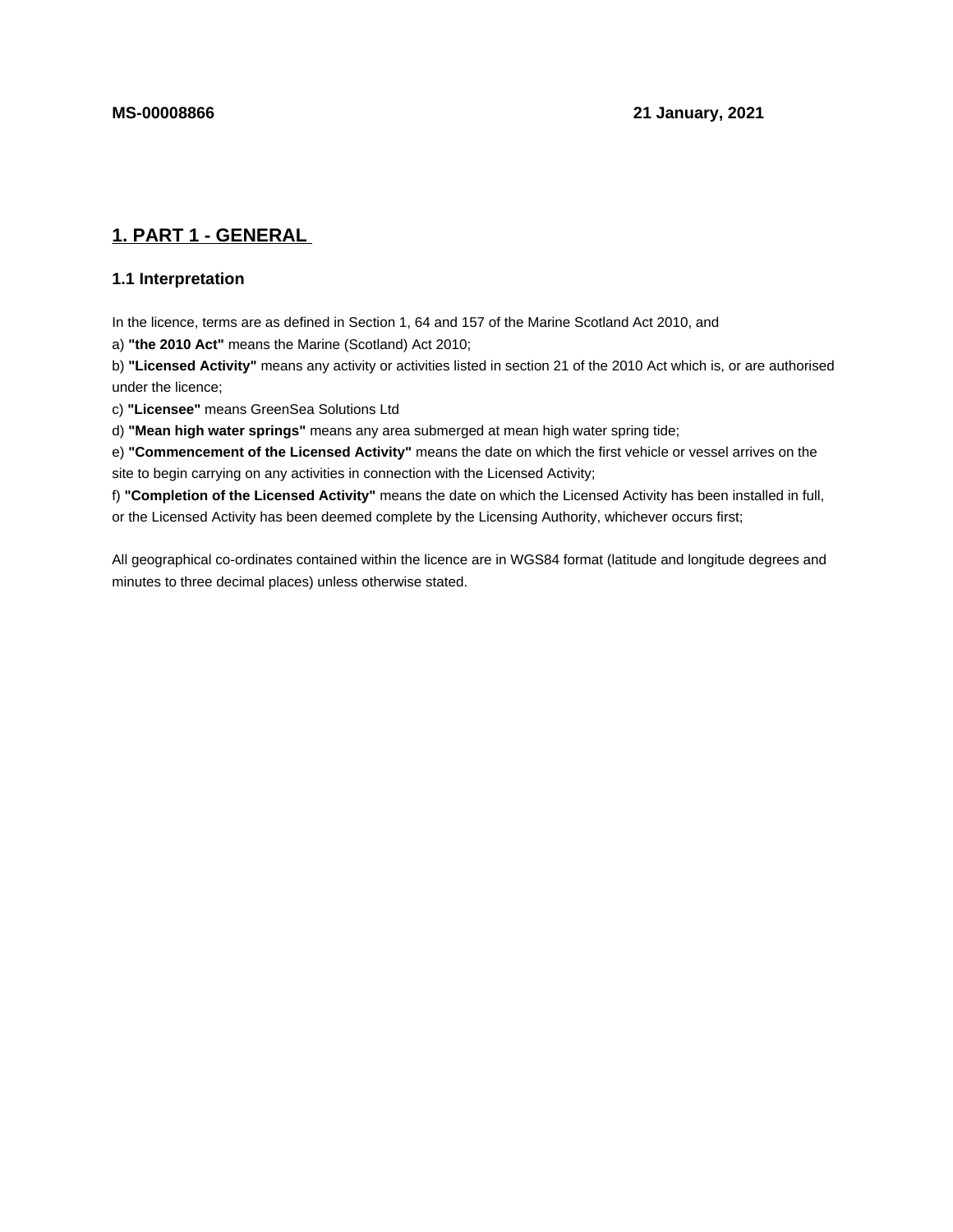## **1.2 Contacts**

All correspondence or communications relating to the licence should be addressed to:

Marine Scotland Licensing Operations Team Marine Laboratory 375 Victoria Road Aberdeen AB11 9DB Email: MS.Marinelicensing@gov.scot

## **1.3 Other authorisations and consents**

The Licensee is deemed to have satisfied itself that there are no barriers or restrictions, legal or otherwise, to the carrying on of the Licensed Activities in connection with the licensed activity. The issuing of the licence does not absolve the Licensee from obtaining such other authorisations and consents, which may be required under statute.

## **1.4 Variation, suspension, revocation and transfer**

Under section 30 (1) of the 2010 Act the Licensing Authority may by notice vary, suspend or revoke the licence granted by them if it appears to the Licensing Authority that there has been a breach of any of its provisions. For any such other reason that appears to be relevant to the Licensing Authority under section 30(2) or (3) of the 2010 Act. Under the 2010 Act variations, suspensions, revocations and transfers of licences are subject to the procedures set out in section 31 of the Act.

Under section 30 (7) of the 2010 Act, on an application made by a licensee, the Licensing Authority may vary a licence if satisfied that the variation being applied for is not material.

Under section 30 (8) of the 2010 Act, on an application made by the licensee, the Licensing Authority may transfer the licence from the Licensee to another person.

## **1.5 Breach of requirement for, or conditions of, licence**

 Under section 39 of the 2010 Act it is an offence to carry on a Licensable Marine Activity without a marine licence and it is also an offence to fail to comply with any condition of a marine licence.

## **1.6 Defences: actions taken in an emergency**

Under section 40 of the 2010 Act it is a defence for a person charged with an offence under section 39(1) of the 2010 Act in relation to any activity to prove that –

the activity was carried out for the purpose of saving life, or for the purpose of securing the safety of a vessel, aircraft or marine structure ('force majeure'), and

that the person took steps within a reasonable time to inform the Licensing Authority as set out in section 40(2) of the 2010 Act.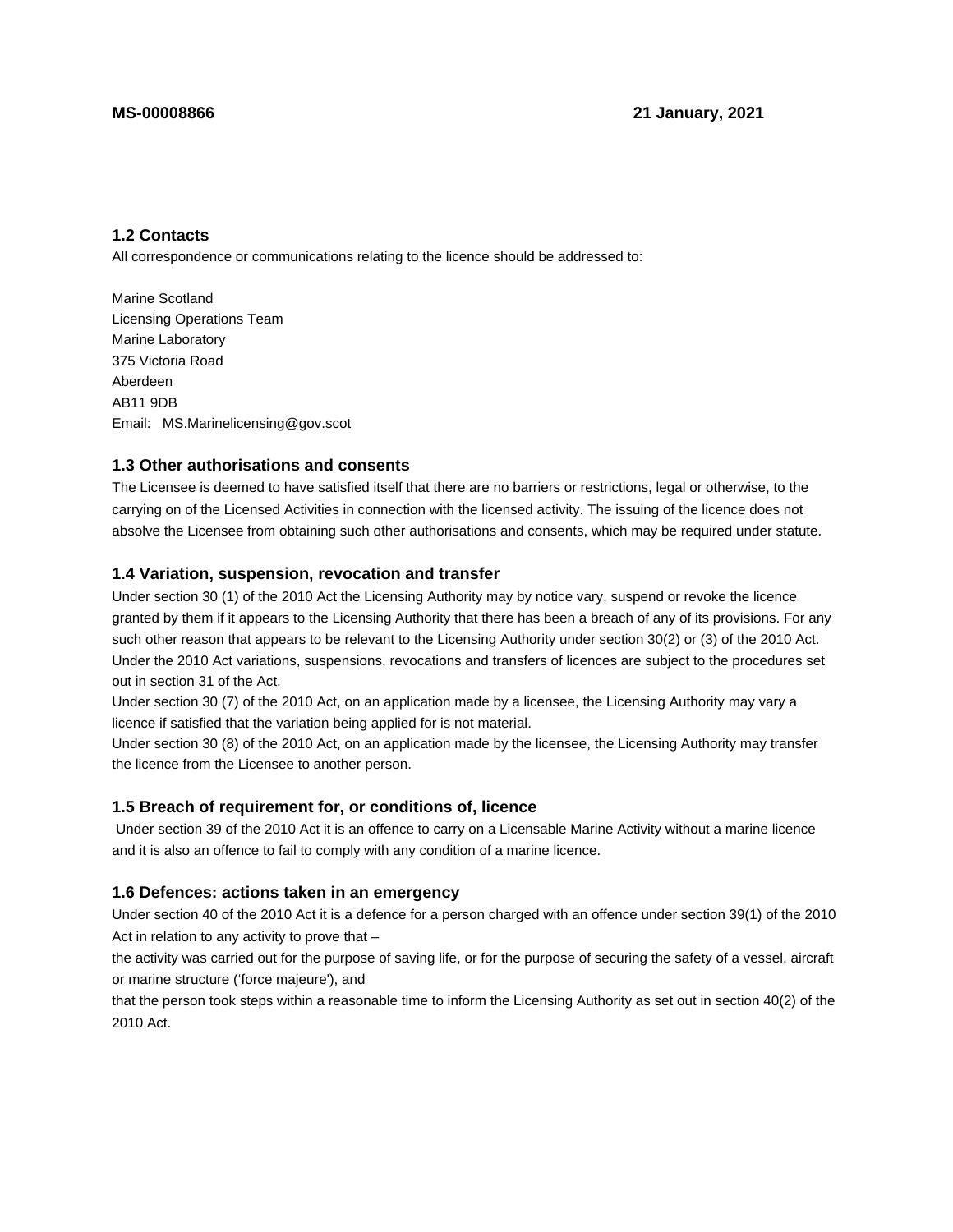## **1.7 Offences relating to information**

Under section 42 of the 2010 Act it is an offence for a person to make a statement which is false or misleading in a material way, knowing the statement to be false or misleading or being reckless as to whether the statement is false or misleading, or to intentionally fail to disclose any material information for the purpose of procuring the issue, variation or transfer of a marine licence or for the purpose of complying with, or purporting to comply with, any obligation imposed by either Part 4 of the 2010 Act or the provisions of this licence.

## **1.8 Appeals**

Under Regulation 3(1) of the Marine Licensing Appeals (Scotland) Regulations 2011 a person who has applied for a marine licence may by summary application appeal to against a decision taken by the Licensing Authority under section 71(1)(b) or (c) or (5) of the Act.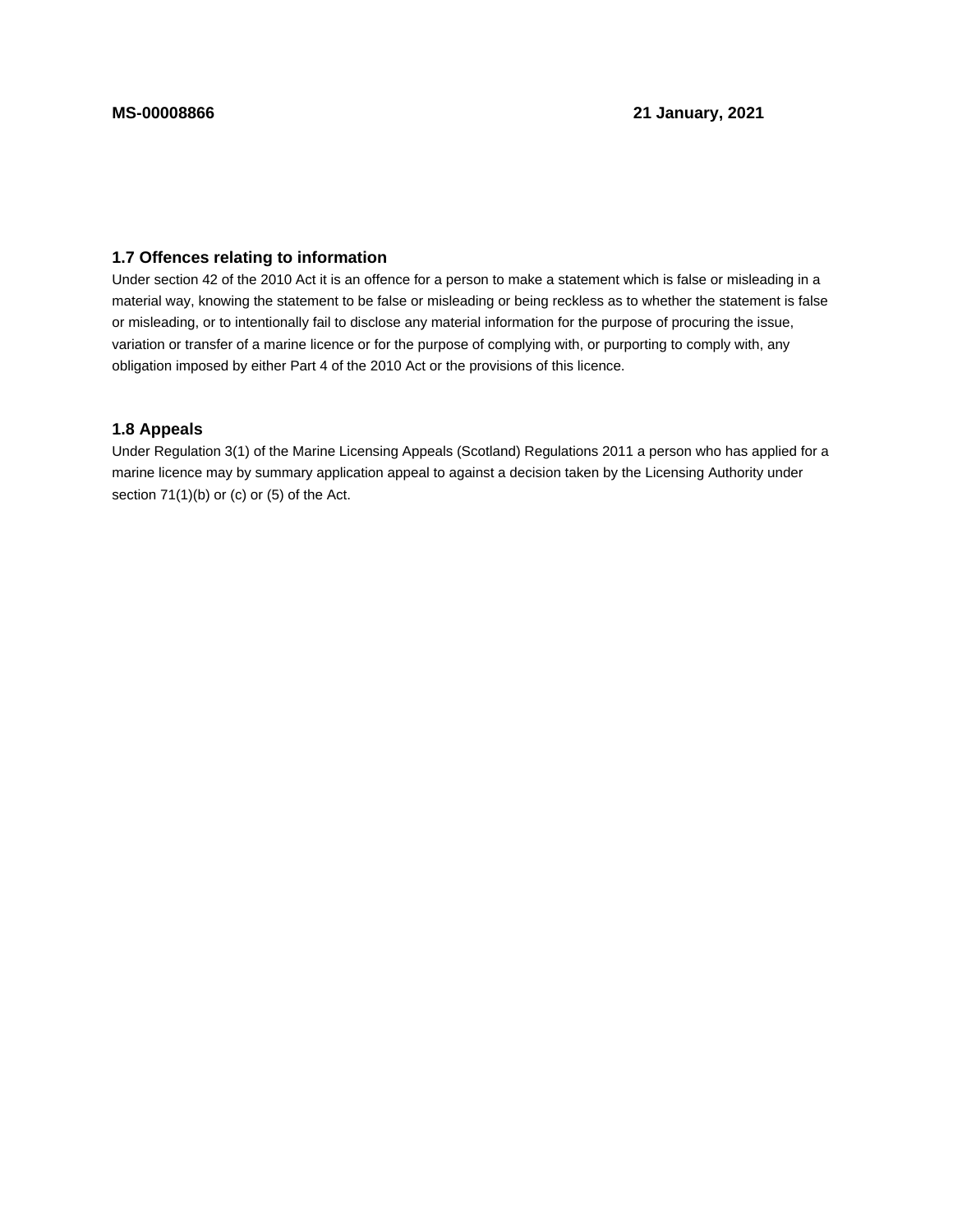# **2. PART 2 – PARTICULARS**

**2.1 Agent**

AquaMoor Ltd Scottish Marine Institute, Dunbeg Oban Argyll United Kingdom PA37 1QA

## **2.2 Location of the Licensed Activity**

Loch Sunart, Lochaber, within the area bounded by joining points

56° 39.820' N 05° 54.950' W 56° 39.947' N 05° 54.797' W 56° 39.791' N 05° 54.338' W 56° 39.670' N 05° 54.473' W

As shown in Annex One.

,

## **2.3 Description of the Licensed Activity**

Deposit of an algal farm at Loch Sunart, Lochaber.

As described in application dated 26 June, 2020 and correspondence submitted in support of the application.

#### **2.4 Descriptions of the substances or objects to be deposited**

This licence authorises the deposit of the undernoted substances and objects required in connection with the licensed activity, subject to the maximum amounts as specified below:

4 no. 220m longlines 8 no. longline moorings 2 no. marked buoys

## **2.5 Contractor and Vessel Details**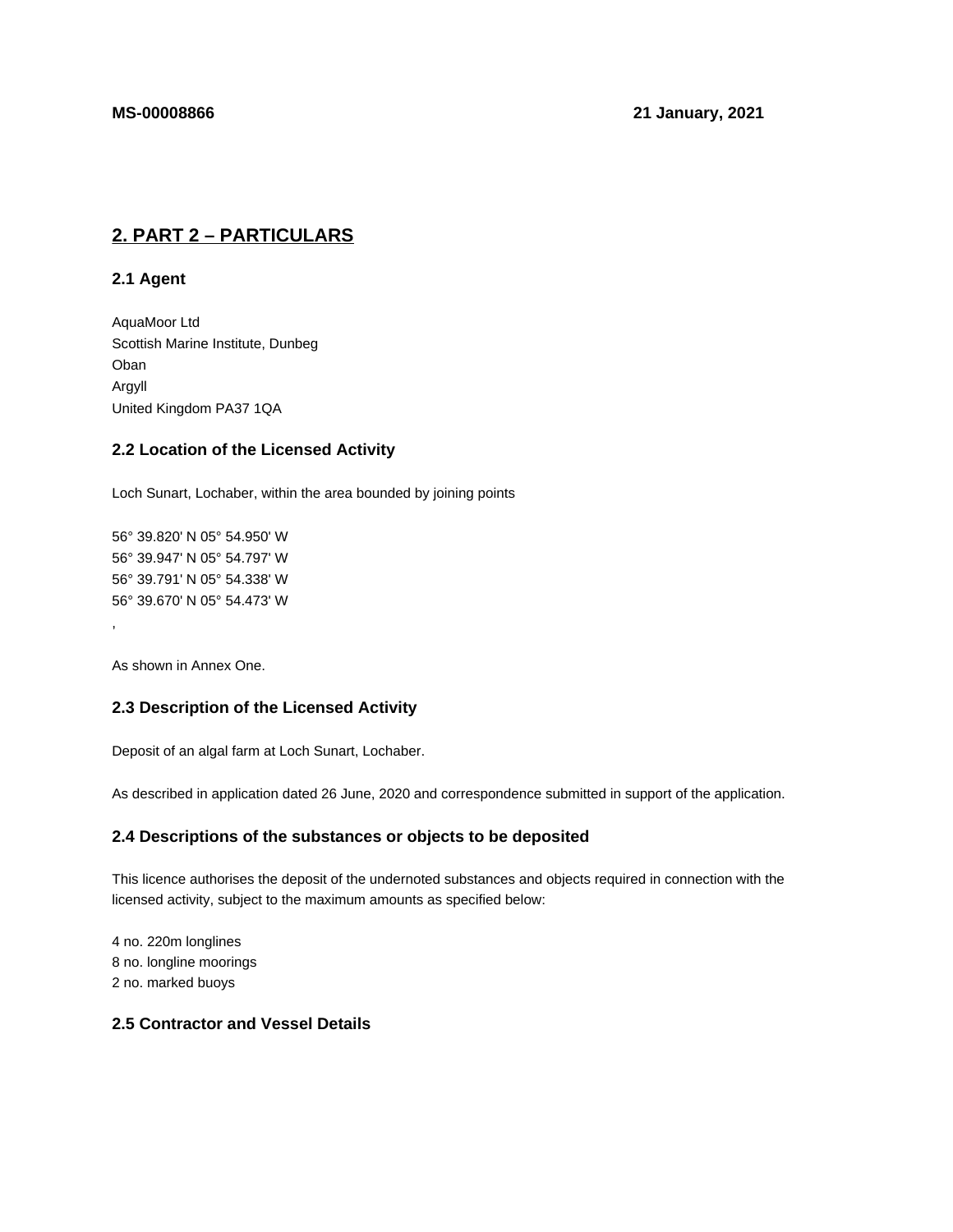# **3. PART 3 – CONDITIONS**

### **3.1 General Conditions**

3.1.1 The Licensee must at all times deposit substances and objects in accordance with the licence, the application and the plans and programmes approved by the Licensing Authority.

3.1.2 The Licensee must ensure that only the materials listed in Part 2 of the licence are used during the execution of the Licensed Activity and that all materials, substances or objects used during the execution of the Licensed Activity are inert and do not contain toxic elements which may be harmful to the marine environment, the living resources which it supports or human health.

3.1.3 The Licensee must ensure that the Licensed Activity does not encroach on any recognised anchorage, either charted or noted in nautical publications, within the licensed area.

3.1.4 In the event of any breach of health and safety or environmental obligations relating to the Licensed Activity during the period of the licence, the Licensee must provide written notification of the nature and timing of the incident to the Licensing Authority within 24 hours of the incident occurring. Confirmation of remedial measures taken and/or to be taken to rectify the breach must be provided, in writing, to the Licensing Authority within a period of time to be agreed by the Licensing Authority.

3.1.5 The Licensee must notify Source Data Receipt, The Hydrographic Office, Admiralty Way, Taunton, Somerset, TA1 2DN (e-mail: sdr@ukho.gov.uk; tel.: 01823 484444) prior to Commencement of the Licensed Activity to permit promulgation of maritime safety information and upon completion of the the Licensed Activity to update nautical charts and publications through the national Notice to Mariners system. Such notification must include a copy of the licence, and wherever possible, 'as built plans', in order that all necessary amendments to nautical publications are made.

3.1.6 If it is desired to display any marks or lights not required by the licence then details must be submitted to the Northern Lighthouse Board and its ruling complied with. The display of unauthorised marks or lights is prohibited.

3.1.7 The Licensee must remove the materials, substances or objects from below the level of Mean High Water Springs, or make such alterations as advised by the Licensing Authority, within one month of notice being given by the Licensing Authority at any time it is considered necessary or advisable for the safety of navigation, and not replaced without further approval by the Licensing Authority. The Licensee shall be liable for any expense incurred.

3.1.8 The Licensee must ensure that copies of the licence are available for inspection by any authorised Enforcement Officer at:

a) the premises of the Licensee;

b) the premises of any agent acting on behalf of the Licensee; and

c) site of the Licensed Activity.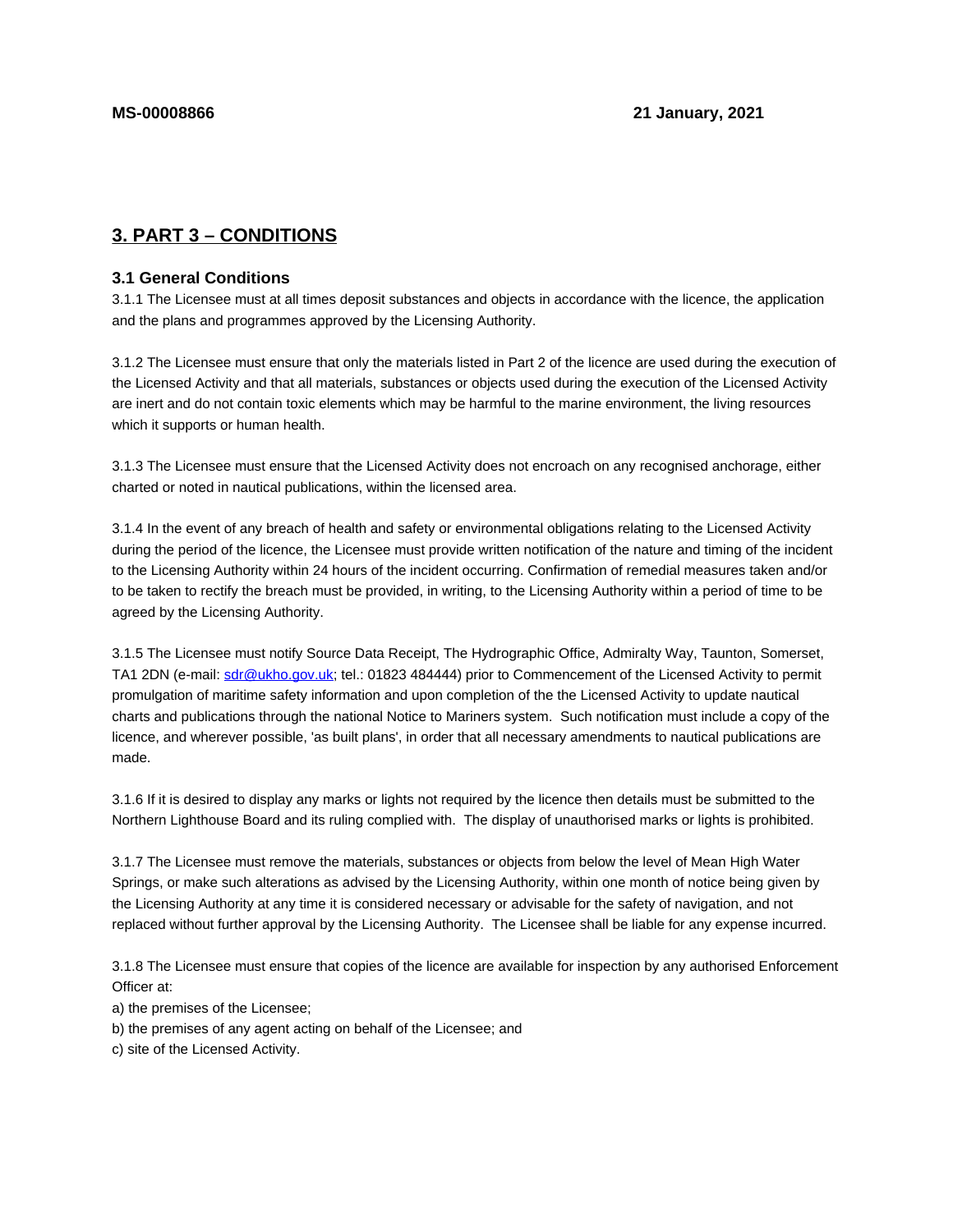3.1.9 If governmental assistance is required (including UK governmental assistance or the assistance of any UK devolved government) to deal with any emergency arising from:

a) the failure to mark and light the deposited objects as required by this licence;

b) the maintenance of the deposited objects or

c) the drifting or wreck of the deposited objects,

to include the broadcast of navigational warnings, then the Licensee is liable for any expenses incurred in securing such assistance.

3.1.10 The Licensee must ensure that:

a) the site is marked with 2 lit yellow Special Mark Buoys fitted with a yellow ''X' topmarks.

b) each light displays a character of flash one yellow every five seconds (FI Y 5s) with a nominal range of 2 nautical miles and is installed above the 'X' topmark.

c) the buoys are positioned at the Northern and Eastern seaward corners of the longlines.

d) the buoys are approximately 1 metre in diameter at the waterline and the 'X' topmark is greater than or equal to 50cm length by 7.5cm width.

3.1.11 The Licensee must ensure that the navigation marking and lighting given in condition 3.1.10 are installed at the same time as the licensed objects and continued unless and until the Licensing Authority rescind this direction.

3.1.12 In case of damage to, or destruction or decay of, the licensed objects or any part thereof, the Licensee must as soon as reasonably practicable and no later than 24 hours after becoming aware of any such damage, destruction or decay, notify the Licensing Authority, the Maritime and Coastguard Agency, the Northern Lighthouse Board, the Kingfisher Information Service of Seafish and the UK Hydrographic Office.

3.1.13 The Licensee must ensure that the marine environment is not artificially enriched to aid production or for any other reason.

3.1.14 The Licensee must ensure that only macro-algal species native to the UK, and found in Loch Sunart, are grown on the licensed objects and shall be limited to growing the following kelp species: Saccharina latissima, Alaria esculenta and Laminaria digitata.

3.1.15 The licensee must give a copy of this licence and any subsequent variations that have been made to this licence in accordance with section 30 of the 2010 Act to any agent, contractor or sub-contractor appointed to carry out any part, or all, of the licensed activities. The licensee must satisfy themselves that any such agent, contractor or sub-contractor is aware of the extent of the licensed activities for which this licence has been granted, the activity which is licensed and the terms of the conditions attached to this licence.

## **3.2 Prior to the commencement of the Licensed Activity**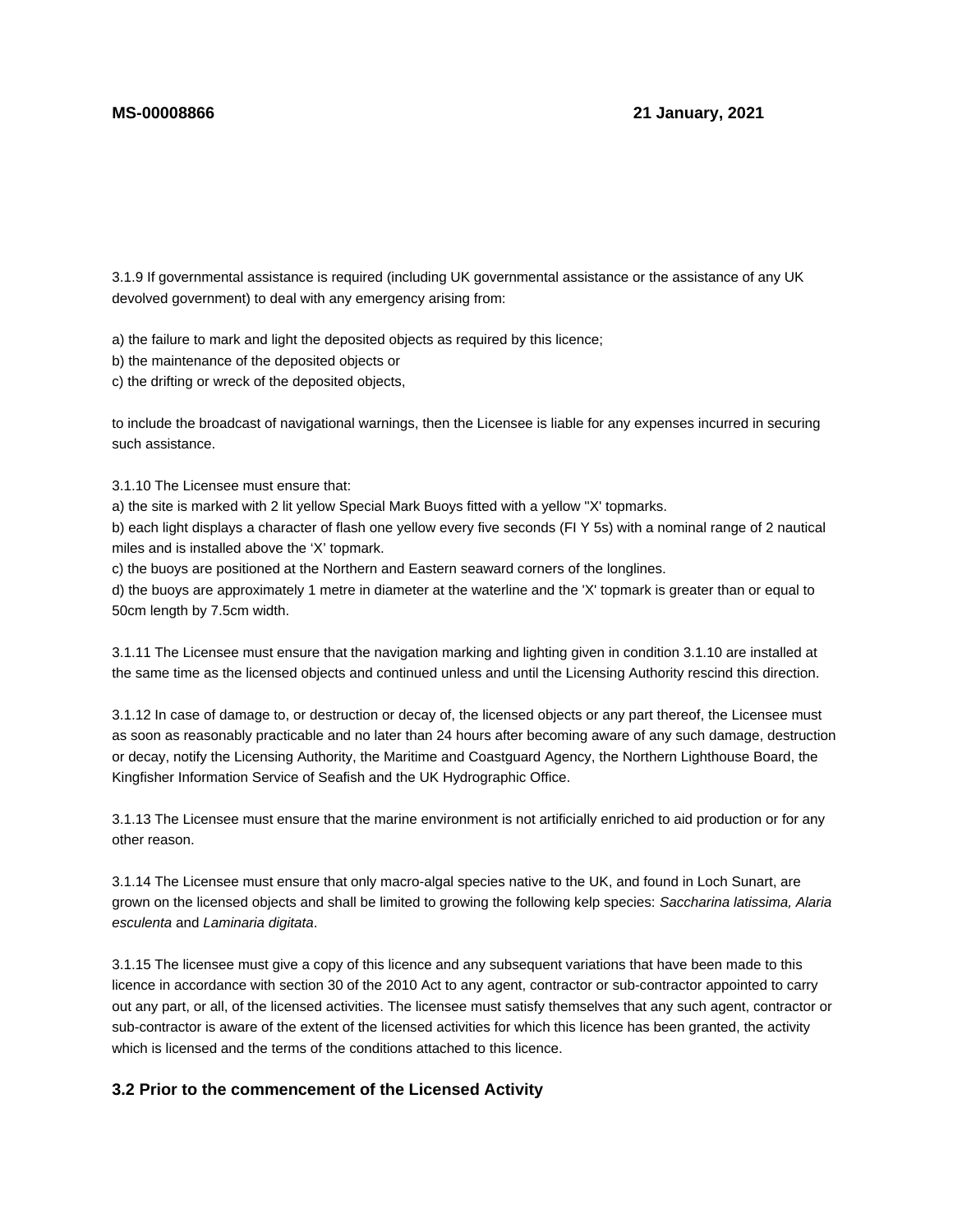3.2.1 The Licensee must provide the name and function of any agent, contractor, sub-contractor or vessel appointed to undertake the Licensed Activities, as soon as is reasonably practicable prior to the Licensed Activities commencing.

3.2.2 The Licensee must, prior to and no less than seven calendar days before the Commencement of the Licensed Activity, notify the Licensing Authority, in writing, of the date of Commencement of the Licensed Activity authorised under this licence.

3.2.3 The Licensee must ensure that HM Coastguard, in this case zone36@hmcg.gov.uk, The National Maritime Operations Centre is made aware of the Licensed Activity prior to Commencement.

3.2.4 The Licensee must ensure that only those agents, contractors, sub-contractors and vessels notified to the Licensing Authority are permitted to undertake the Licensed Activity.

3.2.5 The Licensee must issue local notification to marine users – including fisherman's organisations, neighbouring port authorities and other local stakeholders – to ensure that they are made fully aware of the Licensed Activity.

#### **3.3 During the Licensed Activity**

3.3.1 The Licensee must ensure that the Licensed Activity is maintained at all times in good repair.

3.3.2 The Licensee must ensure that any debris or waste materials arising during the course of the Licensed Activity are removed for disposal at an approved location above the tidal level of Mean High Water Springs.

3.3.3 In the event of the Licensed Activity being discontinued the substances and objects deposited under the authority of the licence shall be removed and the site cleared to the satisfaction of the Licensing Authority.

3.3.4 The Licensee must ensure the best method of practice is used to minimise re-suspension of sediment during the Licensed Activity.

3.3.5 The Licensee must ensure appropriate steps are taken to minimise damage to the foreshore and seabed by the Licensed Activity.

3.3.6 The Licensee must ensure the foreshore and seabed are returned to the original profile, or as close as reasonably practicable, following the completion of the Licensed Activity.

3.3.7 The Licensee must ensure that a weekly check of the marking and lighting equipment and deposited objects is made and records kept of its physical state for audit purposes.

3.3.8 The Licensee must monitor for any entanglement incidences involving marine mammals and site equipment, even when the animals have freed themselves, and report any incidents as soon as reasonably practicable to the Licensing Authority, NatureScot and the UK Cetacean Strandings Investigation Programme.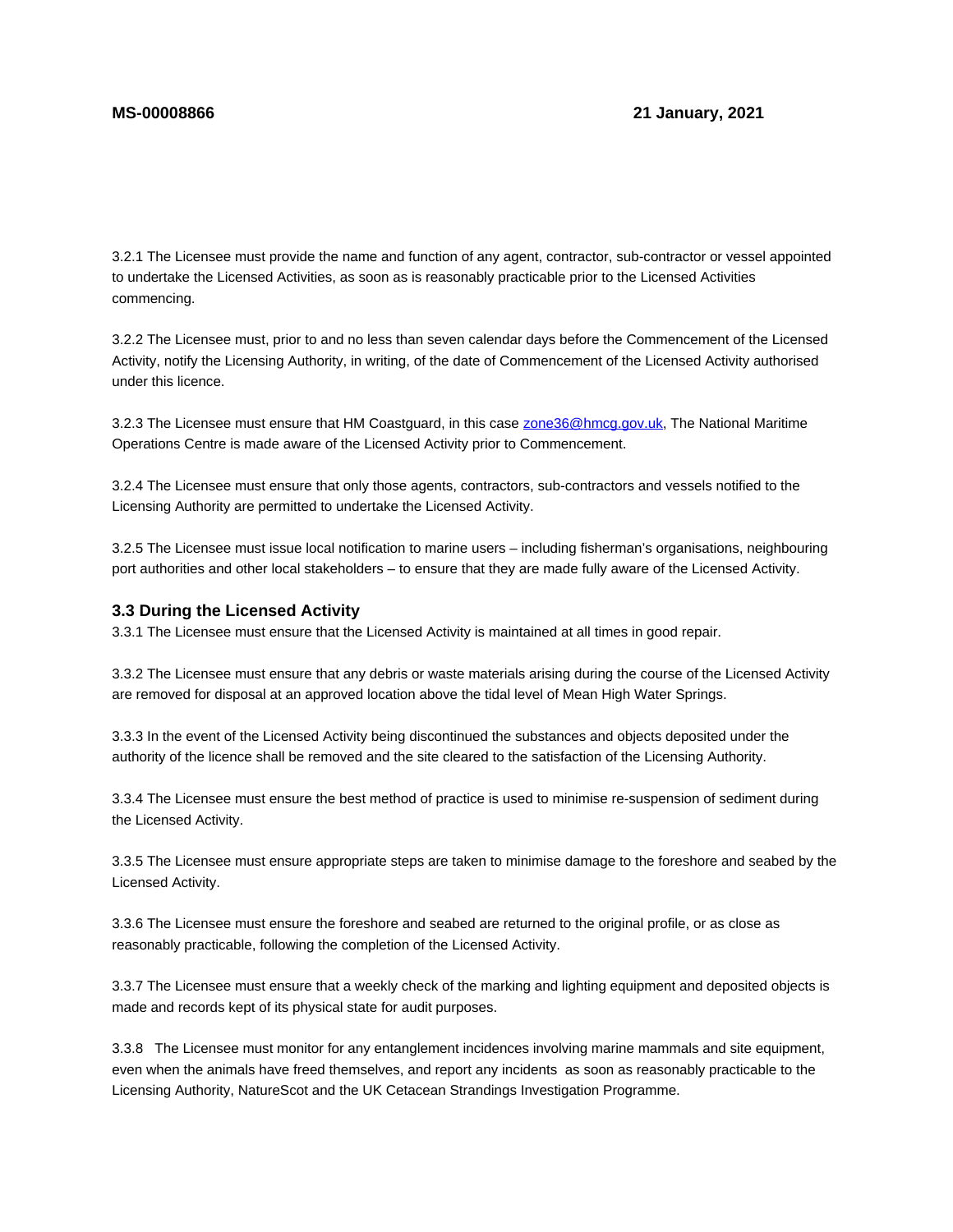3.3.9 Any person authorised by the Licensing Authority must be permitted to inspect the site at any reasonable time.

3.3.10 The Licensee must adopt measures to prevent the introduction and spread of invasive non-native species as a result of the Licensed Activities and must, at all times, act in accordance with the GreenSea Biosecurity Plan 2020-5 submitted to the Licensing Authority on 11 January 2021.

3.3.11 The Licensee must ensure activities are carried out without unreasonable harm to wild seaweed populations during collection of reproductive material and must at all times use the best practicable means of reproductive material collection.

3.3.12 Following the Commencement of the Licensed Activity, the Licensee must undertake a diving survey twice per year to monitor the benthic community within the location of the Licensed Activity and in the vicinity of the site to determine whether the Licensed Activity has had any impact on Priority Marine Features or designated benthic features of the Sunart Special Area of Conservation or Loch Sunart Nature Conservation Marine Protected Area. The results of the surveys must be provided to the Licensing Authority as soon as practicable following completion of each survey.

3.3.13 Drop down cameras must be used when depositing the site equipment on the seabed to ensure no equipment is deposited on any Priority Marine Features or designated benthic features of the Sunart Special Area of Conservation or Loch Sunart Nature Conservation Marine Protected Area.

## **3.4 Upon Completion of the Licensed Activity**

3.4.1 The Licensee must, no later than 14 days following the Completion of the Licensed Activity notify the Licensing Authority, in writing, of the date of the Completion of the Licensed Activity.

3.4.2 If a new licence is required, the Licensee must make an application at least fourteen weeks before the expiry date of the licence. This licence shall not continue in force after the expiry date of 21 January 2027.

3.4.3 The Licensee must submit a written report regarding the deposit of the licensed objects to the Licensing Authority. The written report must be submitted on the forms provided by the Licensing Authority no later than 31 July 2028.